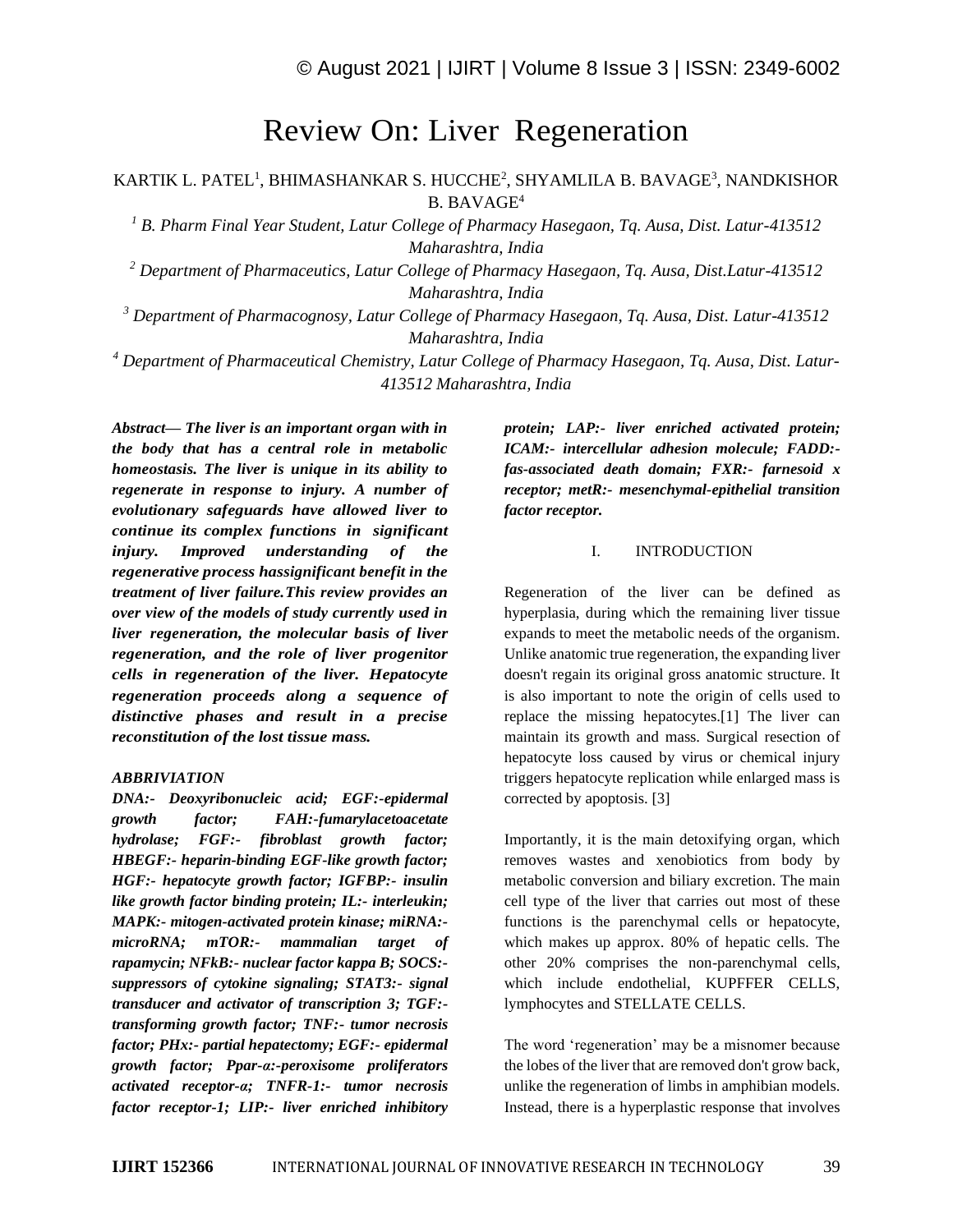the replication of virtually all of the mature functioning cells in the liver. [4]

Liver has all exiting circulation from the small and most of the large intestine, as well as spleen and pancreas, through the portal vein. Its location in relation to the food supply via the portal vein, and the unique gene and protein expression patterns of hepatocytes allow it to function as biochemical defense against toxic chemicals entering through the food and from absorbed food ingredients. Nutrients entering the liver are converted into proteins (albumin, most coagulation factors, several plasma carrier proteins etc. in the peripheral blood), lipids sent as lipoproteins into the other tissues, carbohydrates stored in liver as glycogen (the main glucose reserve used for stabilization of glucose levels in the blood). Synthesis of bile is essential for absorption of fat and lipophilic nutrients.

• Models of study used in liver regeneration

Regeneration of the liver is studied by performing a surgical operation which removes 2/3 of the liver mass in rodents (rats and mice), a way referred to as 2/3 partial hepatectomy (PHx) (Higgins & Anderson 1931). Due to the multilobe structure of the rodent liver, three of the five liver lobes (representing 2/3 of the liver mass) are often removed by a simple surgical operation, without causing any tissue damage to the residual two lobes. The latter grow in size to restore an aggregate similar to the mass of the original five lobes. The process, in rats and mice, is complete within 5–7 days after surgery. [5]

Zebrafish have been recognized as an exceedingly important model of developmental biology because of their prolific production of offspring and transparent embryos, offering constant visualization and experimental manipulation. Furthermore, organogenesis occurs rapidly, with presence of nearly all major organ systems by 2 days post fertilization; a mature liver is visualized under standard light microscope by 5 days postfertilization. Forward genetic screening, the technique of targeting embryonic mutants defective in a particular process, has allowed researchers to identify essential genes for various processes of hepatogenesis within this vertebrate model. [1]

# • Liver progenitor cells

Liver progenitor cells are thought of as the second line of defense against liver injury, becoming active when mature hepatocytes are prevented from proliferating. Ongoing work in animal and human models of disease has helped to delineate the role of liver progenitor cells in the physiological as well as the regenerating liver. The first liver progenitor cells to be identified, termed oval cells, were described in 1956 by Farber. Oval cells, named for the appearance of their nucleus, are small bipotent cells with a high nuclear-tocytoplasmic ratio, and are capable of differentiation into both cholangiocytes and hepatocytes. These cells have been shown to activate in animal studies in which native hepatocytes have been blocked chemically from proliferation in the setting of liver injury, stimulating regeneration. Oval cells proliferate within the periportal region, dependent on growth factors produced by stellate cells, including HGF, FGF1, FGF2, and vascular endothelial growth factor. The oval cell, capable of production of albumin and alphafetoprotein become basophilic hepatocytes within 4–5 days of activation. Eventually, these cells can become mature hepatocytes. [1]

# • Hepatocyte growth factor [HGF]

HGF is also protective in Fas-mediated liver injury and HGF levels correlate with protection against cirrhosis. In a rat model of liver cirrhosis that is mediated by dimethylnitrosamine, a high plasma level of human HGF (which was produced after human HGF gene transfection into skeletal muscles) was induced. This resulted in the activation of the Met receptor and a reduction in the increase in TGFβ1 that is normally associated with dimethylnitrosamine treatment. In addition, HGF infusion inhibits fibrogenesis and hepatocyte apoptosis, causes the resolution of fibrosis in an already cirrhotic liver, and improves the survival rate in liver-damaged rats. HGF blocks hepatocyte apoptosis, in part, through its ability to inactivate Rac1 by PI3K/AKT-mediated phosphorylation. It also seems to inhibit Fas signaling directly, through an interaction between Fas and the Met receptor. Again, as in the case of IL-6, it is not yet clear whether the effect of HGF on cirrhosis is limited to its effect on hepatocyte injury, or if it also directly reduces fibrogenic activation. [7]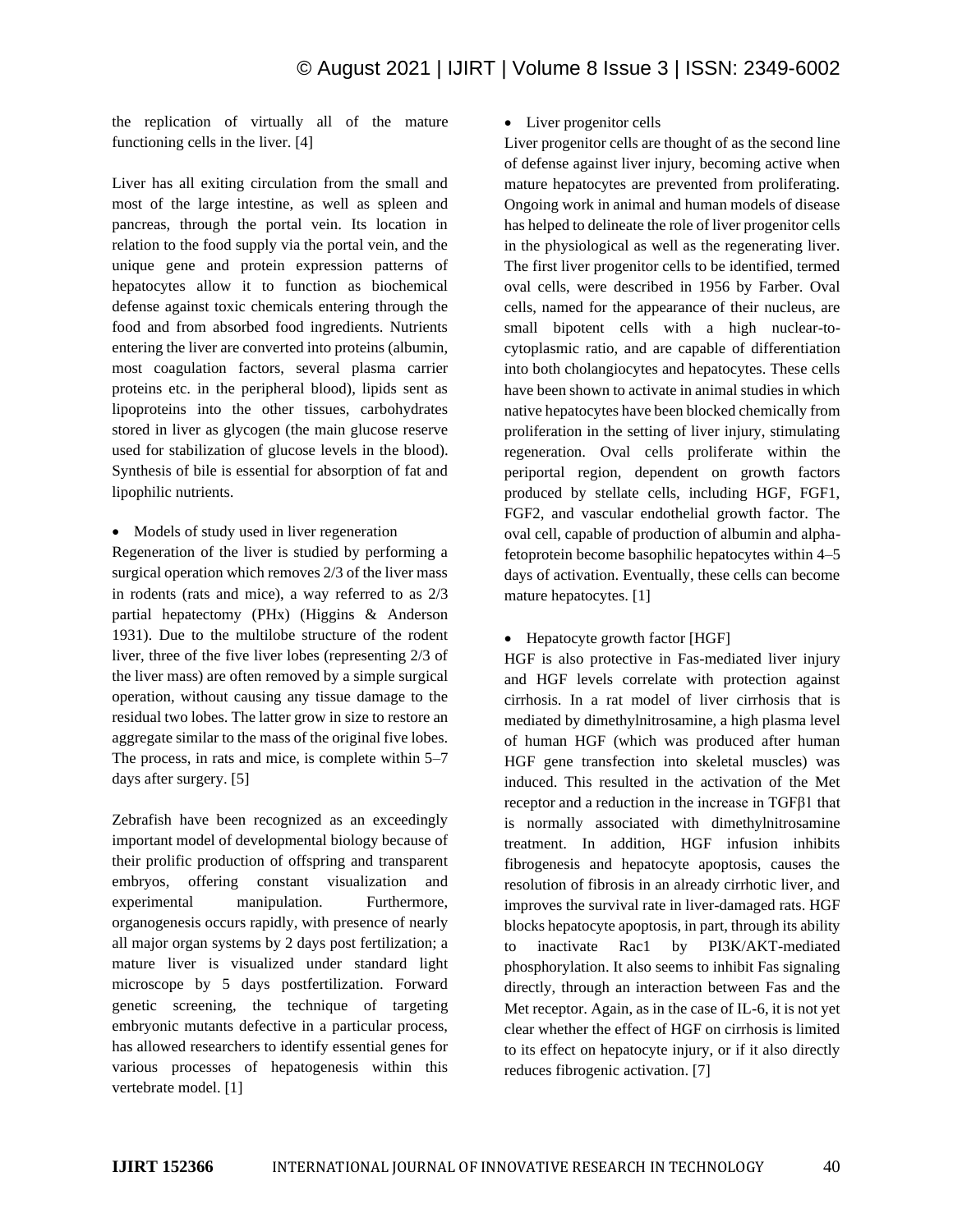#### • Tumor necrosis factor [TNF]

This is a protein known to have a variety of effects on many cells and tissues. Contrary to what its name implies, TNF can often have promitogenic effects on cells, depending on conditions which regulate activation of NFkB. If conditions favor activation of NFkB, then TNF may enhance other concurrently delivered growth signals. Alternatively, if activation of NFkB cannot be mediated by TNF, then TNF may elicit an apoptotic response. The status of free radicals, energy levels and other intracellular factors determine the emergence of complex pathway involving activation of NFkB by removal of the inhibitory IkB through phosphorylation mediated by the kinase IKK. One of the factors determining the activation of NFkB and the outcome of interaction of TNF with cells is altered integrin signaling. With all the matrix remodeling occurring during regeneration, such alterations in integrin signaling are bound to occur and they may be associated with directing the signaling of TNF towards a promitogenic effect. Antibodies against TNF administered at the time of hepatectomy decrease the regenerative response. Mice with genetic deletions of the TNF receptor 1 (TNFR1) have slow and deficient response following PHx. Activation of STAT3 and NFkB in these mice is diminished. Liver regeneration eventually becomes completed albeit much later. Even though deletion of NFkB components does not seem to affect liver regeneration, given the promitogenic effects of activated NFkB in many cells and tissues, it is likely that TNF exercises its effects on liver regeneration in major part by this pathway. TNF is involved in induction of TACE, a plasma membrane associated protease which controls activation of TGFα. Enhanced activation of TGFα cause's transactivation of EGFR. TNF is also a regulator of iNOS, and mice with deficiency in iNOS have defective liver regeneration. TNF is not a direct mitogen for hepatocytes. It does not induce DNA synthesis in primary cultures of hepatocytes in serum free media nor does it induce hepatocyte DNA synthesis when injected in whole animals. It does, however, enhance the mitogenic effects of direct mitogens such as HGF, both in vivo and in cell culture and is mitogenic for hepatocytes with transgenic expression of TGF α. TNF increases in plasma after PHx. Its cellular source is considered to be the hepatic macrophages (Kupffer cells) but production by other cell types has not been excluded. A stimulus that may induce TNF after PHx is endotoxin, produced by bacteria from the gut. Given the absence of direct mitogenic effects on hepatocytes, TNF should not be viewed as the initiator of liver regeneration, but rather as one of the many concurrent and contributory extracellular signals that all together orchestrate the early events of the response. [5]

#### • Norepinephrine

This is a neurotransmitter in the central and peripheral autonomic nervous system. Epinephrine and norepinephrine are released in peripheral circulation from nerve endings, as well as from the adrenal medulla. Interest in the role of norepinephrine in liver regeneration arose when it was shown that norepinephrine substantially enhances the mitogenic effects of EGF and HGF in hepatocyte cultures and it decreases the mito-inhibitory effects of TGFb1. In cultures of hepatocytes with balanced concentrations of EGF and TGFb1 such that the final effect is neutral (EGF mitogenic effect is balanced by the mitoinhibitory effect of TGFb1), addition of norepinephrine triggers high-level hepatocyte DNA synthesis. Norepinephrine induces synthesis of HGF in myofibroblasts. It is produced by and required for DNA

Synthesis of stellate cells in-vivo and in culture. Another effect of norepinephrine and epinephrine of potential importance to liver regeneration is enhancement of production of EGF by Brunner's glands of the duodenum. This has not been directly linked to liver regeneration but norepinephrine rises rapidly in plasma after PHx and it may have an effect on EGF production. Blockade of the alpha-1 adrenergic receptor by prazosin inhibits DNA synthesis after PHx for 72 h. It is not clear whether this effect reflects blockade of norepinephrine secreted peripherally or locally released by the stellate cells. [5]

#### • Bile acids and xenobiotics

It has been a long standing observation from liver pathology that hepatic cholestasis (chemically induced or due to mechanical biliary obstruction) is associated with proliferation of hepatocytes. A recent study provided evidence that bile acids increase in circulating blood after PHx and that depletion of bile acids leads to decreased regeneration. The elevation of bile acids in plasma occurs several hours after PHx,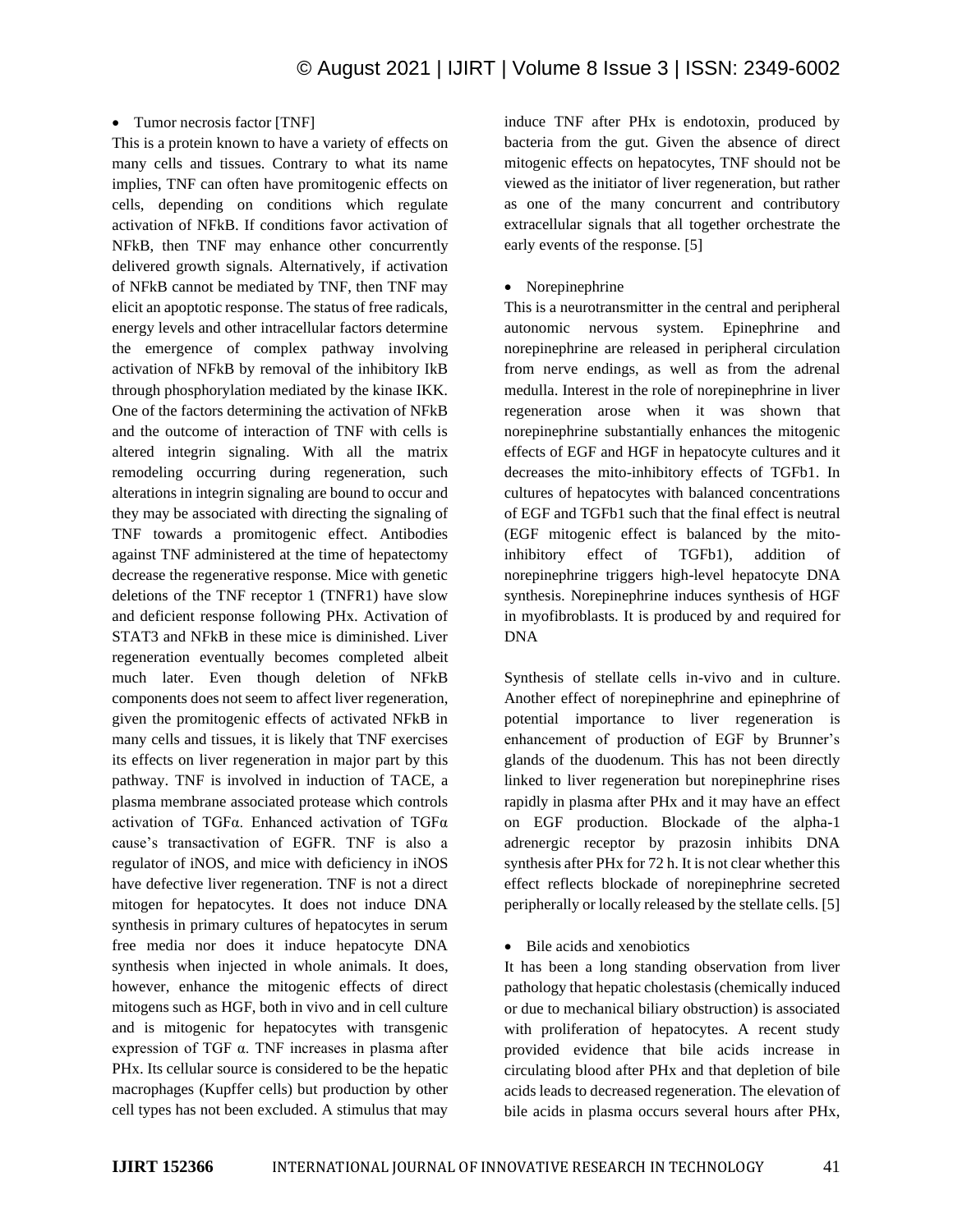thus it is unlikely that they contribute to the immediate early changes after PHx described above. None the less, the finding is very interesting. In the same study, mice with genetic deficiency of FXR, a transcription factor mediating nuclear events induced by bile acids, also have defective regeneration. There are several examples of xenobiotics ligating specific transcription factors or nuclear hormone receptors in hepatocytes and inducing liver enlargement. These include triiodothyronine (T3), agonists of PPARa, estrogens, barbiturates (acting on CAR and PXR), and others. Hepatic enlargement is mediated in part by hepatocyte proliferation and in part by hepatocyte enlargement. The signaling pathways, by which these chemicals exert these effects, are not clear. These pathways have not been shown so far to be associated with signaling patterns seen during liver regeneration. FXR is the first nuclear hormone receptor to be associated with proliferative events leading to regeneration of the liver and it sets a paradigm for discovery of other such nuclear hormone receptors as potentially having similar effects. [5]

# • Insulin

Liver is the first recipient of all the insulin produced by the endocrine pancreas, since it is delivered through the portal vein. Diabetes (either through insulin deficiency or through insulin resistance) causes a mild to severe steatohepatitis that may even lead to cirrhosis. Diversion of the portal vein flow to venacava (portacaval shunt) forces insulin to bypass the liver. Liver atrophies to about 1/3 of its size. Administration of insulin directly to the liver in animals with experimental portacaval shunts reverses hepatic atrophy, and is associated with rapid hepatocyte proliferation. Hepatocytes in culture have diminished response to mitogens in the absence of insulin. Insulin is clearly a very important regulator of hepatocyte functions at all times and it is very likely involved in the metabolic adaptations that hepatocytes have to undergo to provide homeostatic functions during liver regeneration. Insulin, however, is not a direct mitogen for hepatocytes. [5]

#### • Interleukin  $6$  [IL-6]

The most detailed analyses of hepatoprotection have been carried out using IL-6-deficient animals. The role of its upstream regulator TNF $\alpha$  is less clear, as TNF $\alpha$ can both protect against, and exacerbate, liver injury. However, NF- $\kappa$ B signaling, as mediated by the TNF $\alpha$ response, is clearly anti-apoptotic. IL-6 ameliorates acute toxic liver injury and, after acute CCl4 treatment104, IL-6 mice develop increased hepatocellular injury and defective regeneration. This is accompanied by a significant reduction of STAT3 and NF-κB activation and reduced DNA-synthesis and mitotic responses in hepatocytes. Unlike after partial hepatecto my, after CCl4 treatment, increased hepatocyte apoptosis is noted in IL-6 livers. Pretreatment with IL-6 before CCl4 reduces acute CCl4 -mediated injury and apoptosis, and accelerates regeneration in both wild type and IL-6 livers. Fas ligation, which causes mainly apoptosis (but causes little necrosis, in contrast to CCl4 toxicity), provides further insight into the mechanisms by which IL-6 reduces hepatocyte apoptosis. IL-6 mice are more susceptible to Fas-mediated death than wild-type animals, and IL-6 hepatocytes have an increased sensitivity to Fas. After Fas activation, IL-6 livers show several alterations in the apoptotic pathways that involve caspase-8 and -3, as well as the release of cytochrome c (as a result of increased mitochondrial permeability). IL-6 livers have reduced levels of the anti-apoptotic factors BCL2 and BCL-XL, and increased degradation of the caspase-8 inhibitor FLIP (Fas-associated death domain (FADD)-like IL-1 converting enzyme (FLICE)-inhibitory protein) after Fas treatment. STAT3 is the main effector of IL-6 mediated hepatoprotection, which blocks apoptotic injury in two ways: first, by the induction of anticaspase regulators; and second, by the reduction of oxidative injury owing to the upregulation of an antioxidant protein. Likewise, IGFBP1, another proregeneration factor, is highly protective against Fasmediated injury that occurs by pathways other than those stimulated by IL-6 and STAT3. After Fas treatment, IGFBP1 deficiency is associated with massive hepatocyte apoptosis and caspase activation that is corrected by pretreatment with IGFBP1. Preliminary data indicate that IGFBP1 is important in the regulation of two APOPTOGENIC factors, matrix metalloproteinase [MMP] 9 and TGF-β. [4]

Hepatocyte are not terminally differentiated, rather, they are in proliferative quiescence (G0 phase), but can rapidly enter a cell division cycle upon stimulation hepatocyte regeneration proceeds along a sequence of distinctive phases.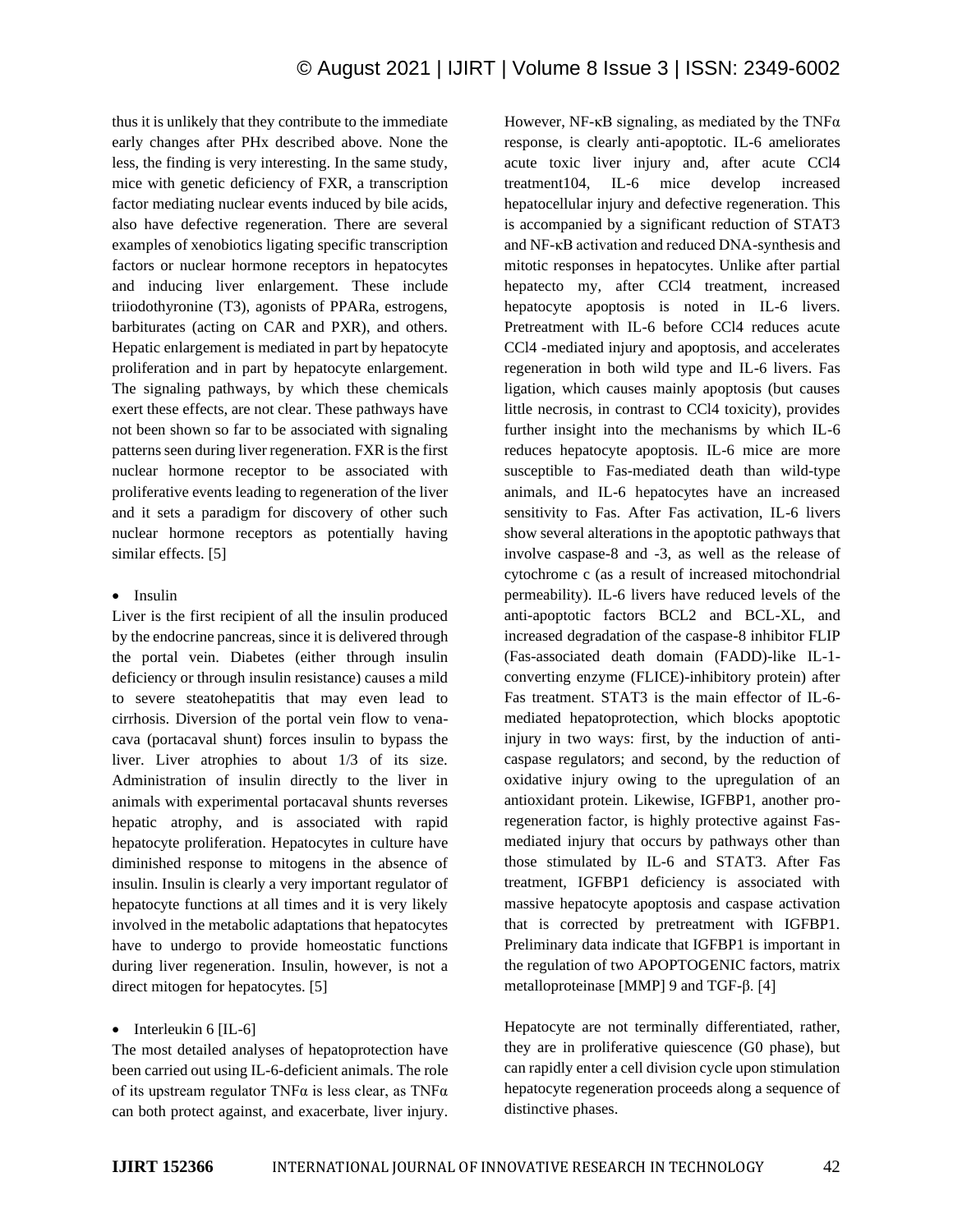- A. An initiation or priming phase- rendering hepatocyten a state of replicative competence.
- B. Proliferation Phase where expansion of the entire hepatocyte population takes place.
- C. Termination Phase where cell proliferation is suppressed to terminate regeneration at a defined set point.[6]

Hepatocytes need to be primed before they can fully respond to the growth factors HGF (Hepatocyte Growth Factor), TGFα (Transforming Growth Factor Alpha), and EGF (Epidermal Growth Factor) in vitro. Priming requires the cytokines TNF and IL-6 in addition to other agents that prevent cytotoxicity. Reactive Oxygen Species and glutathione content can determine whether the TNF effect on hepatocytes is proliferative or apoptotic. At least four transcription factors, NFKB, STAT3 (which are strongly induced by TNF), AP-1 and CIEBPP play major roles in the initiation of liver regeneration. [3]

• The molecular regulation of the initiation phase During initiation, hepatocytes are primed for subsequent replication. Initiation factors comprise interleukin-6 (IL-6) and tumor necrosis factor-α (TNFα). Following IL-6 binding to the gp130 receptor, activation of STAT3 and C/EBP beta/nuclear factor-IL-6 (NF-IL-6) takes place, TNF-  $\alpha$  and IL-6 triggering the G0/G1 transition of the cell cycle. Following IL-6 binding to the gp130 receptor, activation of STAT3 and C/ EBP beta/nuclear factor-IL6 (NF-IL-6) take place. Signal transducer and activator of transcription (STAT) family proteins are transcription factors critical in mediating cytokine signaling, and STAT3 is frequently activated in human cancers. NF-IL-6 is a transcription factor for IL-6, binding to an IL-1- responsive element in the IL-6 gene; it is homologous with C/EBP, a hepatocyte and adipocyte specific transcription factor. TNF-α and IL-6 trigger the G0/G1 transition of the cell cycle. IL-6 deficient and TNFR-1-deficient animals fail to accomplish initiation and a hepatocyte regenerative response. The IL-6-mediated pathway is further illustrated by C/EBP beta/NF-IL-6 knockout mice, showing a blunted regeneration. C/EBP beta controls the G1/S checkpoint. IL-6 modulates the action of growth factors. Transgenic mice overexpressing IL-6 are growth-retarded and show increased suppressors of cytokine signaling in the liver, inhibiting the

activation of STAT by growth hormone, IL-6, therefore, blunting hepatic growth hormone signaling.

• Is the IL-6/gp130 pathway directly involved in the regulation of DNA synthesis?

Gp130 knockout mice have shown that activation of transcription factors is gp130 dependent, but the signaling operates rather via activation of protective pathways enabling hepatocyte proliferation.

• What are the mechanisms stimulating the expression of IL-6 and TNF-alpha, and their receptors/targets during liver regeneration?

Peroxisome proliferators activated receptor-alpha (Ppar-alpha) induces the IL- 6R; Ppar-alpha null mice lack IL-6R gene induction, and show delayed liver regeneration. C/EBP beta/NF-IL-6 binds to the IL-6 promoter region and enhances expression of IL-6. Promoter interaction is modulated by C/EBP homologous protein (CHOP), which interferes with NF-IL-6 action insofar as CHOP dimerizes more preferentially with an inhibitory isoform of NF- IL-6 [liver-enriched inhibitory protein (LIP)] than with a positively acting isoform [liver-enriched activator protein (LAP)], CHOP up-regulating IL-6 production without binding to its promoter.

Are there other priming factors?

Rodents with dysfunctional leptin signaling exhibit a profound impairment of liver regeneration. Leptindeficient ob/ob. mice show an exaggerated activation of NF-kappa B and STAT3 during the initiation/priming phase, but an abrogation of TNFalpha and IL-6 release at the time of the G1/S transition, an effect correctable by leptin administration.

• What are the sources of priming/initiation factors in hepatocyte regeneration?

The main cellular sources for IL-6 and TNF-alpha are non-parenchymal cells, i.e. sinusoidal endothelia, Kupffer cells and HSC. ICAM- 1-deficient mice exhibit impaired hepatocyte regeneration because ICAM-1 triggers release of TNF-alpha and IL-6 from Kupffer cells. Subsequent to priming/initiation, several immediate early-phase genes related to hepatocyte proliferation are induced within 2 h. They comprise c-fos, c-jun and others. c-Jun serves as a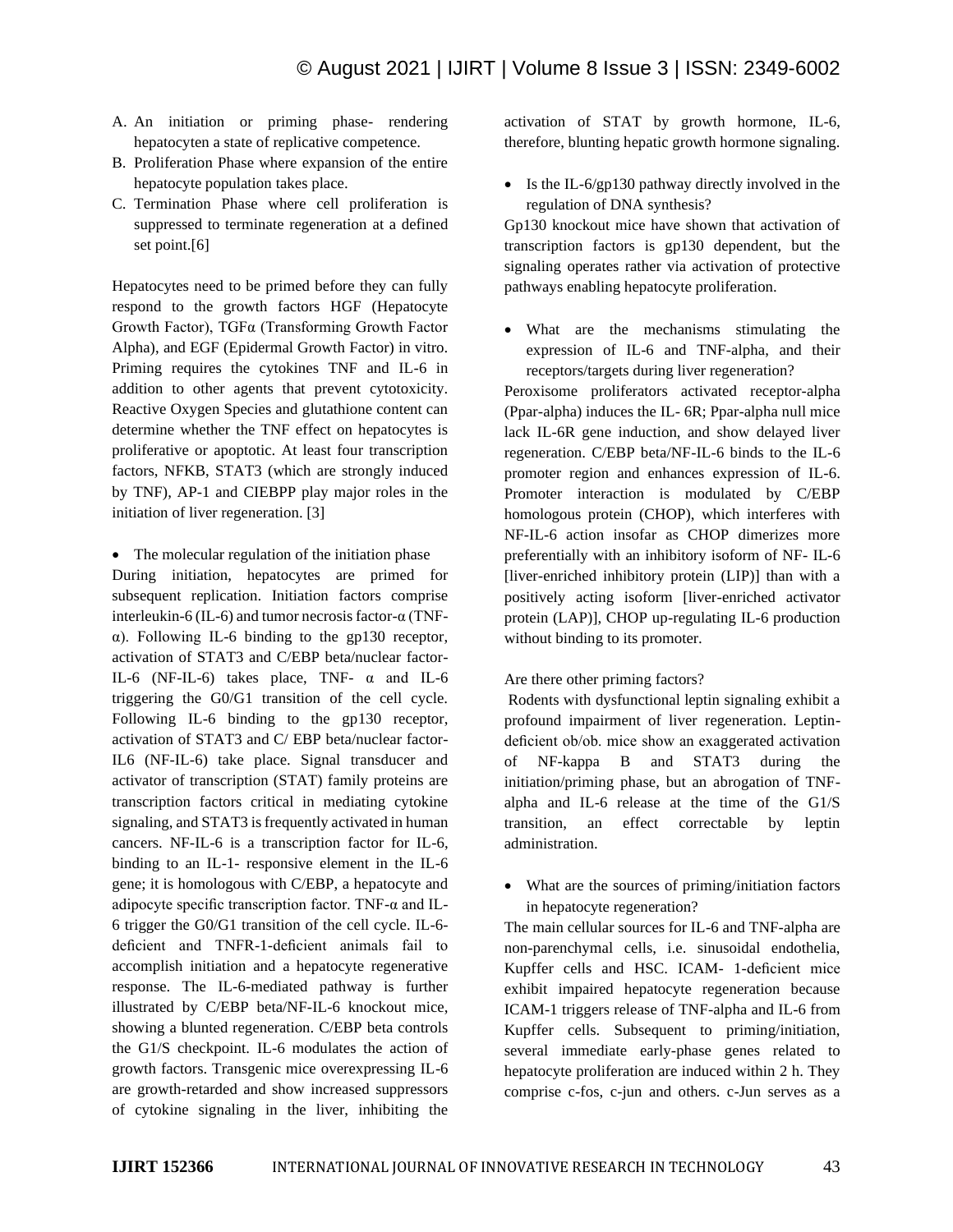major c-Jun-N-terminal kinase (JNK) target in proliferation. JNK is strongly activated minutes after PH; the JNK/c-Jun pathway is a critical component of the early proliferative response and induces the G0 to G1 transition via cyclin D1. A further rapidly induced factor is insulin like growth factor (IGF) binding protein 1 (IGFBP-1). IGFBP-1-deficient mice display reduced and delayed hepatocyte DNA replication after PH. Hepatocyte growth is furthermore regulated by human/murine fibrinogen-related protein-1 (H/MFREP-1), a liver- specific protein of the fibrinogen superfamily, eventually acting as a 'molecular facilitator' in the regenerative response. Some of the proteins involved in priming, expansion and termination may be modified by enzymes converting (inactive) proproteins via limited proteolysis to the active species. Nine mammalian proprotein convertases have been identified so far, eight belonging to the yeast kexin subfamily of subtilases. A K-like subtilases, neural apoptosis regulated convertase 1 (NARC-1), peaks on days 2–3 post PH, whereas other convertases (PC5, PACE4, furin) peak on day 1, suggesting that these enzymes are active in the bioavailability of growth factors. Furthermore, the bioavailability of growth factors depends on the liberation of these factors from storage in the ECM by the action of plasmin and plasmin-like enzymes, as found in experiments using mice deficient in urokinase or in plasminogen activator (uPA), showing an impaired liver regeneration.

• Regulation of the proliferation/expansion phase

Progression of primed/competent hepatocytes through G1 and subsequent replicative cycling is dependent on hepatocyte growth factor (HGF) and transforming growth factor-alpha ( $TGF-\alpha$ ) signaling, after which the proliferation process seems to proceed autonomously under the control of cyclins and cyclindependent kinases. HGF is secreted as an inactive single chain protein (scHGF), proteolytically cleaved at the Arg–Val–Val site to form the active two-chain HGF (tcHGF). The HGF receptor, c-met, can bind both forms, but is only activated by tcHGF. Cleavage is accomplished by uPA, tissue-type plasminogen activator, coagulation factor XII a, and hepatocyte growth factor activator (HGFA). The activity of HGFA is itself regulated by two Kunitz type serine protease inhibitors, HGFA inhibitor type 1(HAI-1) and type 2 (HAI-2), having different roles.

## • What is the cellular source of HGF?

Expression of HGF has been detected in HSC, hepatic macrophages and in sinusoidal endothelial cells. This suggests that an important hepatocyte growth response derives from a distinctive interaction between parenchymal and non-parenchymal cells. In addition to HGF and TGF- alpha, other HGFs have been identified, including hepassocin, augmenter of liver regeneration (ALR), a mammalian FAD-dependent sulfhydryl oxidase, epithelial growth factor (EGF), heparin-binding epidermal growth factor-like growth factor (HB-EGF) and lal-1 (liver annexin like-1), all of which are not further discussed here.

Cell cycle progression itself is regulated by cyclin expression and activation of cyclin-dependent kinases (CDKs). For example, S phase entry and progression critically depends on the formation of cyclin E-CDK2 and cyclin A-CDK2 complexes. Cyclin B associates with CDK1 (Cdc2) to achieve progression from G2 to M. CDK-mediated cell cycle progression is modulated by CDK inhibitors (CDKIs). Finally, the G2/M transition in hepatocytes is regulated by a cell cycledependent nuclear protein, citron kinase as a downstream target of Rho-GTPase, and citron kinase loss in knockouts induces apoptosis in a subset of cells.

• Termination

Subsequent to the expansion phase, the growth response must finally be terminated. Major factors involved in the termination response comprise TGFbeta and the activins.TGF-beta and activin regulate hepatic organ mass and tonically inhibit DNA synthesis in hepatocytes. The significance of TGFbeta1 in decreasing hepatocyte growth is shown in rats expressing a truncated type II TGF-beta receptor, enhancing hepatocyte regeneration after liver injury. The cation-independent mannose 6-phosphate receptor (CIMPR) is over expressed in hepatocytes during regeneration. Induction of its gene occurs in mid G1 phase, and CIMPR mediates latent pro TGFbeta activation, thus acting by targeting TGF-beta to hepatocytes during the termination response of regeneration. The action of TGF-beta itself is mediated by Smads serving as intracellular signals in this pathway. In addition to an inhibition of hepatocyte proliferation, TGF-beta1 also induces hepatocyte apoptosis by a c-Jun-independent mechanism, and this effect may contribute to the termination response.